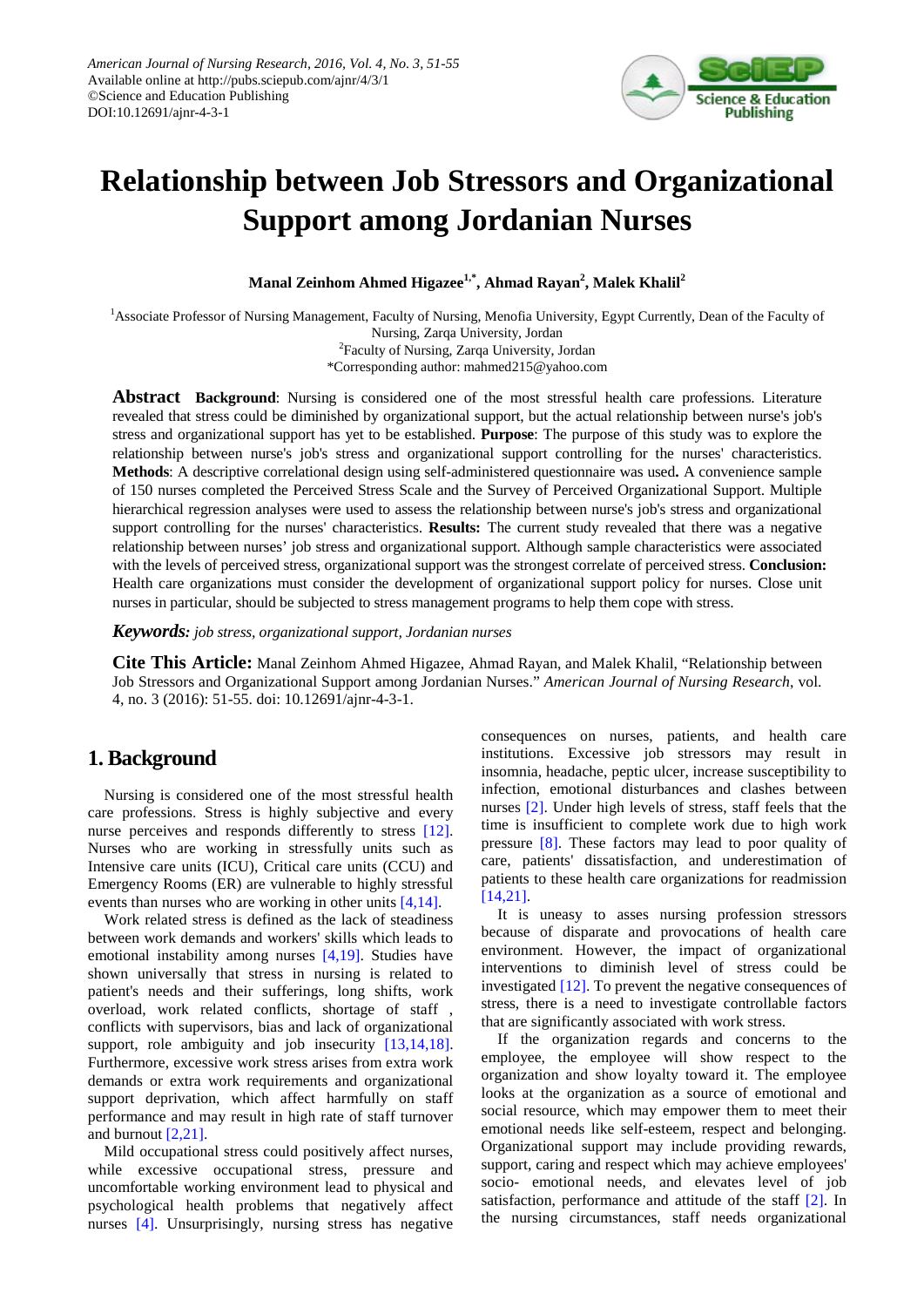support to keep them provoked and deliver best care for patients. Additionally, with organizational support the turnover ratio and burnout decrease, staff enjoy with their job, and deliver best care for patients [\[2\].](#page-4-3)

Perceived organizational support (POS) is the magnitude to which employees believe that their organization appraises their services and cares about their roles and the degree to which their needs are met by the organization. Organizational support reflects how much the organization acknowledges the employees and cares about their well-being. Receiving support from the organization makes the staffs more effective and more committed to the duty [\[2,9\].](#page-4-3) When organizational support provided to staff, it is expected to reach high level of work commitments, high energy, motivation, job satisfaction, and low level of work stress [\[15\].](#page-4-6) Organizational support is reflected for employee and employer in terms of better staff performance, job satisfaction, and quality of patients' care. In general, the perceived organizational support has a positive feedback on employees and the institution; employees tend to perform better with organizational support. Furthermore, there are many forms for organizational support such as emotional support, provision of opportunities, encourages being autonomous and encouraging making appropriate decision [\[15\].](#page-4-6) In addition, organizational support is necessary to achieve satisfactory level of coping with stressors.

Literature revealed that stress can be diminished by organizational support. However, to establish the actual relationship between the organizational support and occupational stress, there is a need to control for other demographic and clinical variables of the staff nurse which could be related to occupational stress in nurses. In fact, the actual role of organizational support in decreasing occupational stress, controlling for other demographic and clinical variables of the staff nurses is not well-known. Furthermore, studies that investigated the role of organizational support in decreasing occupational stress among working in acute inpatient settings are rare. Literature review revealed that there is no study conducted in Jordan focuses on the relationship between nurses' stressors and the organizational support.

Therefore, the purpose of this study was to explore the relationship between nurse's job's stress and organizational support controlling for the nurse's characteristics. The current study also assesses the differences in level of job stress between critical care units, wards and emergency departments. The current study hypothesized that; regardless of the staff characteristics, organizational support would be significantly and strongly correlated with perceived stress in nurses. This is one of the few studies that link nurse's job's stressors with organizational support. The results of this study could be used to design intervention programs utilizing the positive role of organizational support to decrease nurse's job stressors in closed and critical care units in particular.

## **2. Methodology**

#### **2.1. Research Design**

A descriptive correlational design using self-administered questionnaire was used to assess the association between the organizational support and job stressors among nurses, controlling for other characteristics of nurses. The sociodemographic and clinical variables investigated in the current study were: gender, age, marital status, period of experiences, and level of education.

#### **2.2. Data Collection**

Data were collected from a large educational hospital, affiliated to a governmental university in Amman, Jordan. The hospital's capacity is about 550 beds with an annual occupancy rate of 70%. The hospital receives patients from all country's regions. Therefore, the nurses are dealing with many cases per day and usually they are overloaded.

#### **2.3. Ethical Considerations**

An approval about research proposal was obtained from Institutional Research Board (IRB) at Zarqa University. Approval for data collection was also obtained form IRB committee in the selected hospital. Consequently, data were collected from April to June, 2015. All nurses who met the inclusion criteria were invited to participate, voluntarily, in this study. The data were collected by the original researchers who provided a brief description about the study purpose to encourage participation. Anonymity and confidentiality of participants' information were totally assured. Consistency in data collection was insured. The questionnaires were explained clearly for each participant. The questionnaires took around twenty five minutes to be filled by each nurse.

#### **2.4. Participants**

A convenience sampling technique was used to recruit participants in the current study. Sample size was calculated by using G∗Power Software, with a power of 0.80,alpha of 0.05, and a medium effect size. The minimum sample size required for multiple regression analysis was 107 respondents. The total sample size of the current study was increased to one hundred and fifty nurses to avoid the negative impact of attrition. The inclusion criteria were including Jordanian nurse, and having an experience of at least one year in the selected unit. These inclusion criteria guarantee that the nurses had been exposed to job stressors and can express their perceptions about organizational support.

#### **2.5. Instruments**

Two instruments were used to study the association between nurses' job stressors and organizational support. First, the Perceived Stress Scale – 10 Items (PSS-10) which was developed by Kohen, Kamarck, and Mermelstein (1983) is one of the most widely used psychological instruments for measuring the perception of stress for individuals. The (PSS-10) consists of multiple choice questions which include choices on a 5-point likert scale (0= never to 4=very often). Items number 4, 5, 7, and 8 have a reverse score coding. The (PSS-10) is a reliable scale: for the original total scale, a cronbach alpha of .78 was reported (Cohen & Williamson, 1988). Total scores ranges from  $(0 \text{ to } 40)$ ;  $(0-7)$  indicates very low stress, (8-11) indicates low stress, (12-15) indicates average stress level, (16-20) indicates high level of stress,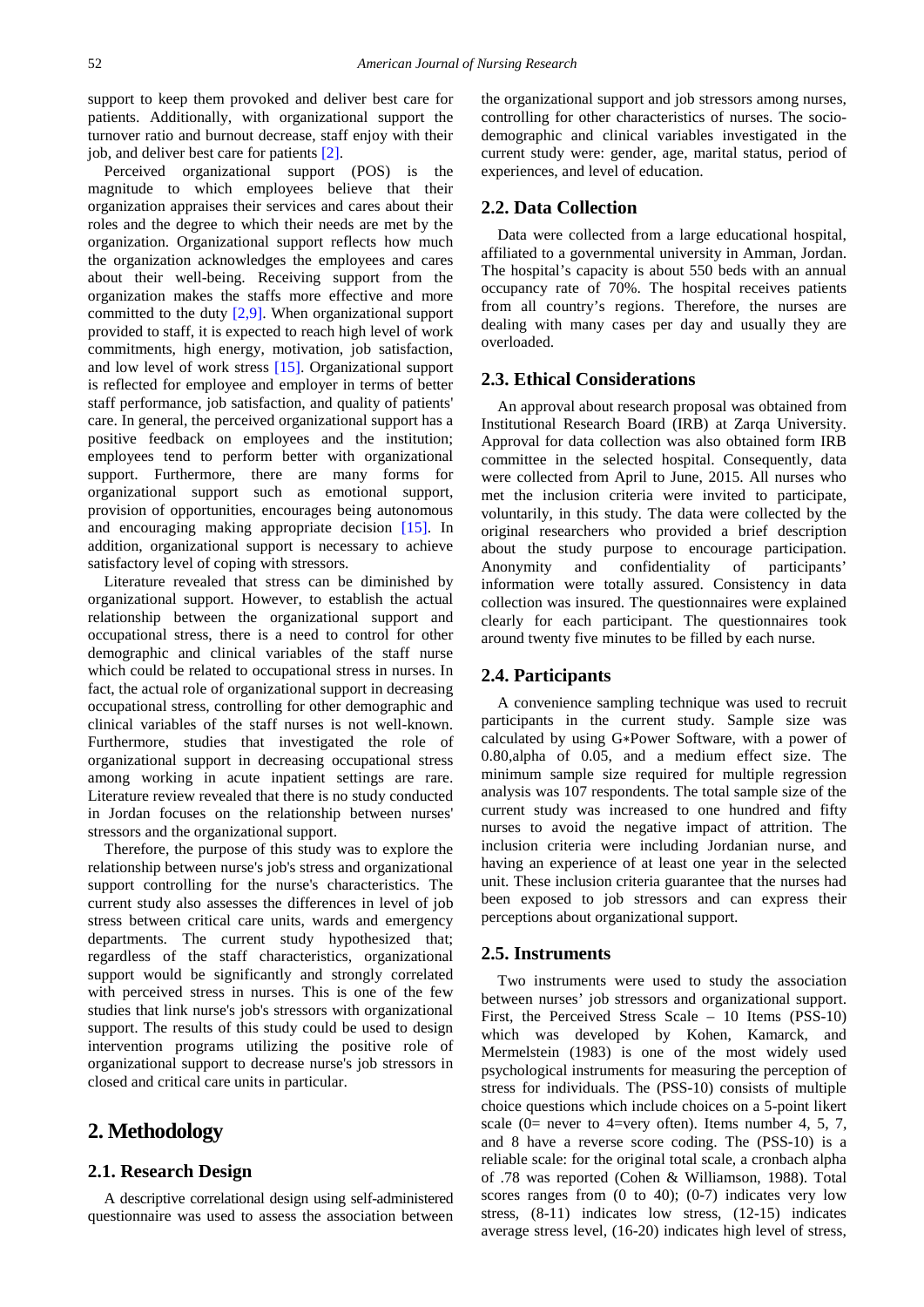and (21 and over) indicates very high level of stress [\[7\].](#page-4-7) The second scale is the Survey of Perceived Organizational Support (SPOS) which was developed by refers to employees' perception concerning the extent to which the organization values their continued membership. It has 36 items, 15 of them have a reverse score coding. Responses for each item were indicated on a seven-point Likert-type scale ranging from " $1 =$  Strongly Disagree" to "7 = Strongly Agree." This yields a total score between 36 and 252, with a middle cut point of 144. The higher scores indicate higher levels of perceived organizational support. Example items include: "The organization values my contribution to its well-being," and "Even if I did the best job possible, the organization would fail to notice." [\[10\].](#page-4-8)

Recently, there is four versions of the tool (i.e, 36, 16, 8 and 3-items). The original survey with 36 items have never used in a single study aside from the original study in which the instrument was developed. POS has been found to have important consequences on employee performance and well-being. It reflects the employee volubility within the organization. For the original total scale, a cronbach alpha of .97 was reporte[d \[10\].](#page-4-8)

#### **2.6. Data Analyses**

For the research purposes, Statistical Package for Social Sciences (SPSS) version 20 was used to generate descriptive and inferential statistics at a significance level of .05. Mean, median, SD, and minimum and maximum values were reported to estimate the levels of perceived stress and perceived organizational support among study participants. Pearson product-moment correlation was used to assess the relationship between the study variables. Multiple hierarchical regression analyses were used to assess the relationship between nurse's job's stress and organizational support controlling for the nurse's characteristics [\[16\].](#page-4-9)

### **3. Results**

The current study aimed to investigate the association between nurses' job stressors and organizational support. [Table 1](#page-2-0) presents demographic characteristics of the study sample. As shown in [Table 1,](#page-2-0) the majority of the participants are females (60%). Most participants were between 20 and 30 years. More than half of the participants were married (56%). About 61% of the participants had a working experience ranged from 1-5 years. About 85% of the participants had Bachelor degree or less in nursing. Furthermore, 60% of the participants were employed in open units.

<span id="page-2-0"></span>

|                          | <b>Table 1. Sample characteristics</b> |                   |      |
|--------------------------|----------------------------------------|-------------------|------|
| Variable                 | Category                               | Frequency Percent |      |
| Age                      | 20-30                                  | 91                | 60.7 |
|                          | More than 30                           | 59                | 39.3 |
| Gender                   | Male                                   | 60                | 40.0 |
|                          | Female                                 | 90                | 60.0 |
| Marital status           | Married                                | 84                | 56.0 |
|                          | Not married                            | 66                | 44.0 |
| Experience               | 1-5                                    | 92                | 61.3 |
|                          | More than 5                            | 58                | 38.7 |
| <b>Educational level</b> | B.Sc degree in nursing or less         | 128               | 85.3 |
|                          | Higher than BCS                        | 22                | 14.7 |
| Unit                     | Close unit                             | 60                | 40.0 |
|                          | Open unit                              | 90                | 60.0 |

As indicated in [Table 2,](#page-2-1) the nurses' mean scores and standard deviations for perceived stress were 23.85 (SD= 4.35). The nurses' mean scores and standard deviations for perceived organizational support were  $100.64$  (SD = 12.82). These scores indicated that nurses perceived very high level of stress and a relatively poor organizational support [\[10\].](#page-4-8) Data analysis indicated that the score of perceived stress and perceived organizational support among the study sample were normally distributed (Skewness values  $= -0.43$  and  $-0.81$ ) respectively.

**Table 2. Mean Scores of Perceived Stress and Perceived Organizational Support among Study Participants**

<span id="page-2-1"></span>

|                            |     | Min | Max | Mean   | SD.   |  |
|----------------------------|-----|-----|-----|--------|-------|--|
| <b>Stress</b>              | 150 | 14  | 35  | 23.85  | 4.35  |  |
| Organizational Support 150 |     | 37  | 122 | 100.64 | 12.82 |  |

Pearson's product-moment correlation was used to identify the relationship between the study variables. No two variables had a very strong correlation to be excluded from data analysis. Values of tolerance and variance inflation factors indicated no problems with multicolinearity (Tolerance values were above 0.2 and the variance inflation factor values were below 10). The correlation between the perceived stress and perceived organizational support among the study sample was - 0.23, P < 0.01, which indicates that higher level of organizational support was associated with less stress among nurses who completed the study. Independent samples t-test was conducted to examine if there was a significant difference in perceived stress based on selected sample characteristics [\(Table 3\)](#page-2-2). As indicated in [Table 3,](#page-2-2) younger, male, married, and highly educated nurses reported relatively high levels of perceived stress.

|  |  | Table 3. Independent Samples t-test for Differences in Perceived Stress Based on Sample Characteristics |  |  |
|--|--|---------------------------------------------------------------------------------------------------------|--|--|
|--|--|---------------------------------------------------------------------------------------------------------|--|--|

<span id="page-2-2"></span>

| Dependent Variable      | Sample Characteristics | Category           | Mean $(SD)$ | τ.   | Df  | P value |
|-------------------------|------------------------|--------------------|-------------|------|-----|---------|
| <b>Perceived Stress</b> |                        | $20 - 30$          | 25.05(3.7)  | 2.7  | 148 | 0.01    |
|                         | Age                    | >30                | 23.08(4.6)  |      |     |         |
|                         | Gender                 | Male               | 24.78(4.0)  | 2.16 | 148 | 0.03    |
|                         |                        | Female             | 23.23(4.5)  |      |     |         |
|                         | <b>Marital Status</b>  | Married            | 24.74(4.3)  | 2.88 | 148 | 0.01    |
|                         |                        | Not Married        | 22.73(4.2)  |      |     |         |
|                         | Experience             | $1-5$ years        | 23.74(4.3)  | 0.40 | 148 | 0.70    |
|                         |                        | $>5$ years         | 24.03(4.4)  |      |     |         |
|                         | Education              | <b>BCS</b> Nursing | 23.53(4.2)  | 2.22 | 148 | 0.03    |
|                         |                        | Higher than BCS    | 25.73(4.7)  |      |     |         |
|                         | Department             | Closed Unit        | 24.27(4.1)  | 0.95 | 148 | 0.34    |
|                         |                        | Open Unit          | 23.58(4.5)  |      |     |         |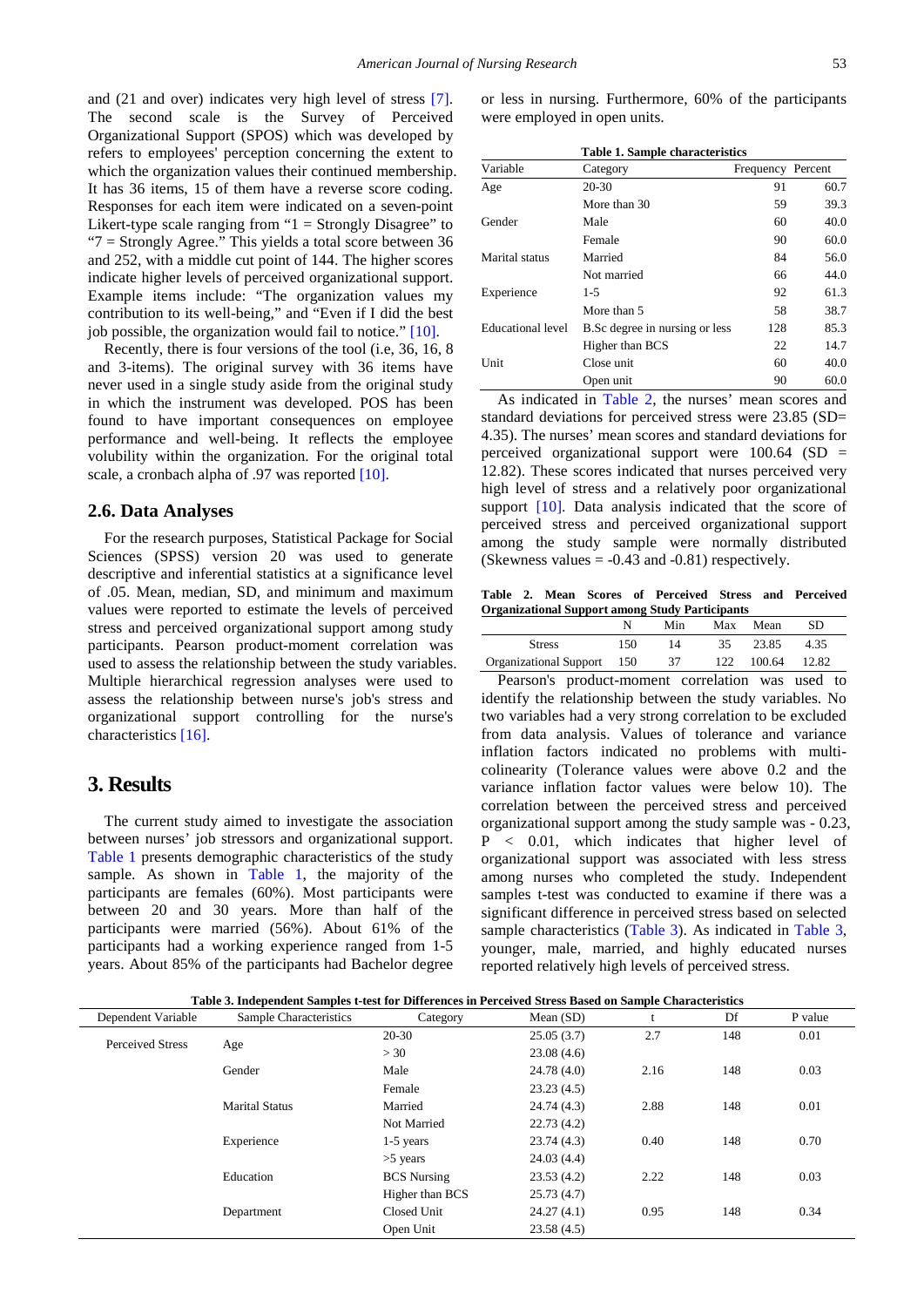[Table 4](#page-3-0) presents the results of hierarchical multiple regression analysis to explore the correlation between organizational support and perceived stress in the study sample, after controlling other predictor variables such as participants' age, gender, marital status, educational level, department, experience. The regression analysis was conducted in two steps. In the first step, all the predictor variables of perceived stress were included in the model except the organizational support. In the second step, the organizational support was added to the previous model. In the first step, the participants' age, gender, marital status, educational level, department, experience, had significantly correlated with perceived stress in nurses, F  $(6, 143) = 3$ . 4,  $p < 0.01$ . Together, these variables accounted for 9 % of the variance in perceived stress.

However, only Participants' educational level was significantly correlated with perceived stress  $(B= 0.22, P=$ 0.008).

In the second step, the regression examining whether organizational support was significantly correlated with perceived stress among nurses, after controlling participants' age, gender, marital status, educational level, department, and experience was found to be significant, F  $(7, 142) = 5.01$ ,  $p < 0.001$ . The organizational support added 16% additional variance above and beyond the 9% accounted for by all other predictors. In this model, only the age of participants and the perceived organizational support had a significant contribution to the model (for age,  $B = 0.28$ ,  $P = 0.01$ ; for perceived organizational support,  $B = 0.30$ ,  $P < 0.001$ ).

<span id="page-3-0"></span>

| Table 4.                        |           |       |                        |      |                 |
|---------------------------------|-----------|-------|------------------------|------|-----------------|
|                                 | b         | SE(b) | Beta                   | Sig. | R square change |
| Step 1                          |           |       |                        |      | $0.09**$        |
| (Constant)                      | 22.601    | 3.173 |                        | .000 |                 |
| Participants' age               | 1.610     | .999  | .181                   | .109 |                 |
| Participants' gender            | $-.698-$  | .736  | $-0.079-$              | .345 |                 |
| Participants' marital status    | $-1.404-$ | .889  | $-161-$                | .117 |                 |
| Participants' educational level | 2.654     | .982  | $.217**$               | .008 |                 |
| Department                      | .200      | .736  | .023                   | .786 |                 |
| Participants' experience        | $-.876-$  | .801  | $-.098-$               | .276 |                 |
| Step 2                          |           |       |                        |      | $0.16***$       |
| (Constant)                      | 33.002    | 4.199 |                        | .000 |                 |
| Participants' age               | 2.470     | .989  | $.278*$                | .014 |                 |
| Participants' gender            | $-0.915-$ | .710  | $-.103-$               | .200 |                 |
| Participants' marital status    | $-1.011-$ | .861  | $-116-$                | .242 |                 |
| Participants' educational level | 1.830     | .970  | .149                   | .061 |                 |
| Department                      | $-.102-$  | .712  | $-011-$                | .887 |                 |
| Participants' experience        | $-1.083-$ | .772  | $-122-$                | .163 |                 |
| Organizational support          | $-.100-$  | .028  | $-.296$ <sup>***</sup> | .000 |                 |
| $*$ indicates that $P < 0.05$   |           |       |                        |      |                 |

\*\* indicates that  $P < 0.01$ \*\*\*indicates that P < 0.001.

## **4. Discussion**

The purpose of this study was to explore the relationship between nurses' job stress and organizational support controlling for the nurses' characteristics. The results indicated that there was a negative relationship between nurses' job stress and organizational support. Overall, nurses in the current study reported very high levels of perceived stress and relatively poor level of organizational support. Unsurprisingly, nursing is considered one of the high-pressure fields and reporting a high level of stress among nurses is expected [\[1\].](#page-4-10) Although perceived organizational support can vary significantly within employees working in the same organization [\[5\],](#page-4-11) the results of the current study reported consistently poor perceived organizational support. This indicates that most of nurses in the current study consistently receive poor organizational support.

It is noteworthy to mention that younger, male, married, and highly educated nurses reported relatively high levels of perceived stress. Regarding the staff characteristics, the results of the current study were consistent with the study of Purcell, Kutash, and Cobb [\[17\]](#page-4-12) who found a negative correlation between perceived stress and age of the nurse, as younger nurses had more nursing stress than did the

older nurses. Unsurprisingly, younger nurses have different perspective regarding job satisfaction, career commitment, and emotional exhaustion than nurses in older generations [\[6\].](#page-4-13) Male nurse and married nurses might have more responsibilities outside working, which could increase their stress. Moreover, the well-educated nurses might feel dissatisfied due to the little recognition they receive which is inconsistent with their expectations.

The results of the current study highlighted the importance of organizational support to reduce stress in nurses. Although sample characteristics were associated with the levels of perceived stress, organizational support was the strongest correlate of perceived stress. Poor organizational support was associated with high perceived stress regardless of all sample characteristics. The same outcomes were reported by Rodwell and Demir (2012) who found that good workplace relationships and organizational support have positive impact on nurses' stress. Furthermore, Sørgaard, Ryan, Hill and Dawson [\[22\]](#page-4-14) indicated that nurses reported high stress levels as a result of lacking of organizational support. Another study conducted in Saudi Arabia suggested that organizational support might decrease the negative consequences of job stress on nurses' performance [\[2\].](#page-4-3) Stress is not the only outcome of poor organizational support, previous research suggested that perceived organizational support increases work satisfaction and job performance [\[9\].](#page-4-15) A supportive